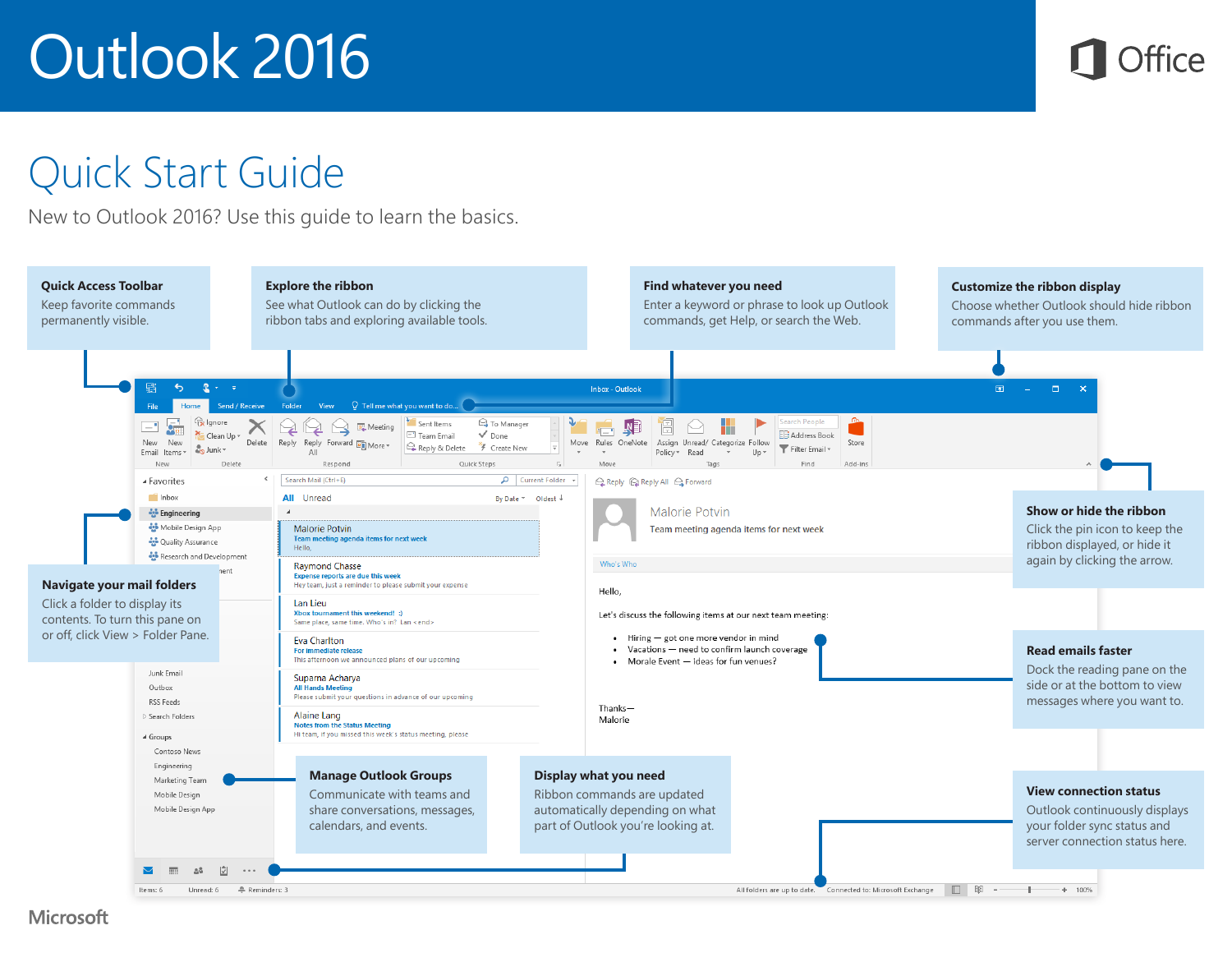

### Set up your account

You can use Outlook 2016 as soon as you enter your account info. On the ribbon, click **File** > **Info** and then click the **Add Account** button. Next, sign in with your preferred email address, or use an account provided by your company or school.

| <b>E-mail Account</b>                   |                                                                 |  |
|-----------------------------------------|-----------------------------------------------------------------|--|
|                                         |                                                                 |  |
| Your Name:                              |                                                                 |  |
|                                         | <b>Example: Ellen Adams</b>                                     |  |
| E-mail Address:                         | Example: ellen@contoso.com                                      |  |
|                                         |                                                                 |  |
| Password:<br><b>Retype Password:</b>    |                                                                 |  |
|                                         | Type the password your Internet service provider has given you. |  |
|                                         |                                                                 |  |
| Manual setup or additional server types |                                                                 |  |

### Attach files without searching

Need to attach a picture or a document? Outlook saves you time by keeping a list of your recently used files. Click the **Attach File** button while composing a new message or meeting invitation, and then select the file you want to attach.



## Set up an Outlook group

If you're running Outlook as part of an eligible Office 365 subscription, you can use **Groups** instead of distribution lists to more effectively communicate and collaborate with members of a team or an organization.

| File         |                     | Home                  | Send / Receive                      |        |
|--------------|---------------------|-----------------------|-------------------------------------|--------|
| New<br>Email | ╗<br>New<br>Items * |                       | re Ignore<br>Clean Up -<br>o Junk - | Delete |
|              | $\equiv$            |                       | E-mail Message                      |        |
|              |                     | <b>ED</b> Appointment |                                     |        |
|              |                     | <b>Fest</b> Meeting   |                                     |        |
|              |                     | <b>ALL</b> Group      |                                     |        |
|              |                     | $\mathbf{a}$ Contact  |                                     |        |
|              | M                   | Task                  |                                     |        |
|              |                     |                       | E-mail Message Using                |        |
|              |                     | More Items            |                                     | ь      |
|              |                     |                       | Skype Meeting                       |        |

To create a new group in Outlook 2016, click the **Home** tab, and then click **New Items** > **Group**.

If you don't see this as an option on this menu, contact the administrator of your Microsoft Office 365 subscription for more information.

From the Inbox of any of your Groups, you and the other members can start or join a conversation, create or confirm team events, see a list of members, and get notifications about interactions on any of your shared posts.

To join an existing group, start by searching for its name. On the **Home** tab of the Outlook application window, enter a keyword or phrase into the **Search People** box, and then click to select the group you want to join.

| Outlook                   |                                            | 囨                            | 门 |  |
|---------------------------|--------------------------------------------|------------------------------|---|--|
| Categorize Follow<br>Up - | Contoso<br>Contoso<br><b>Contoso Sales</b> | <b>Contoso Collaboration</b> |   |  |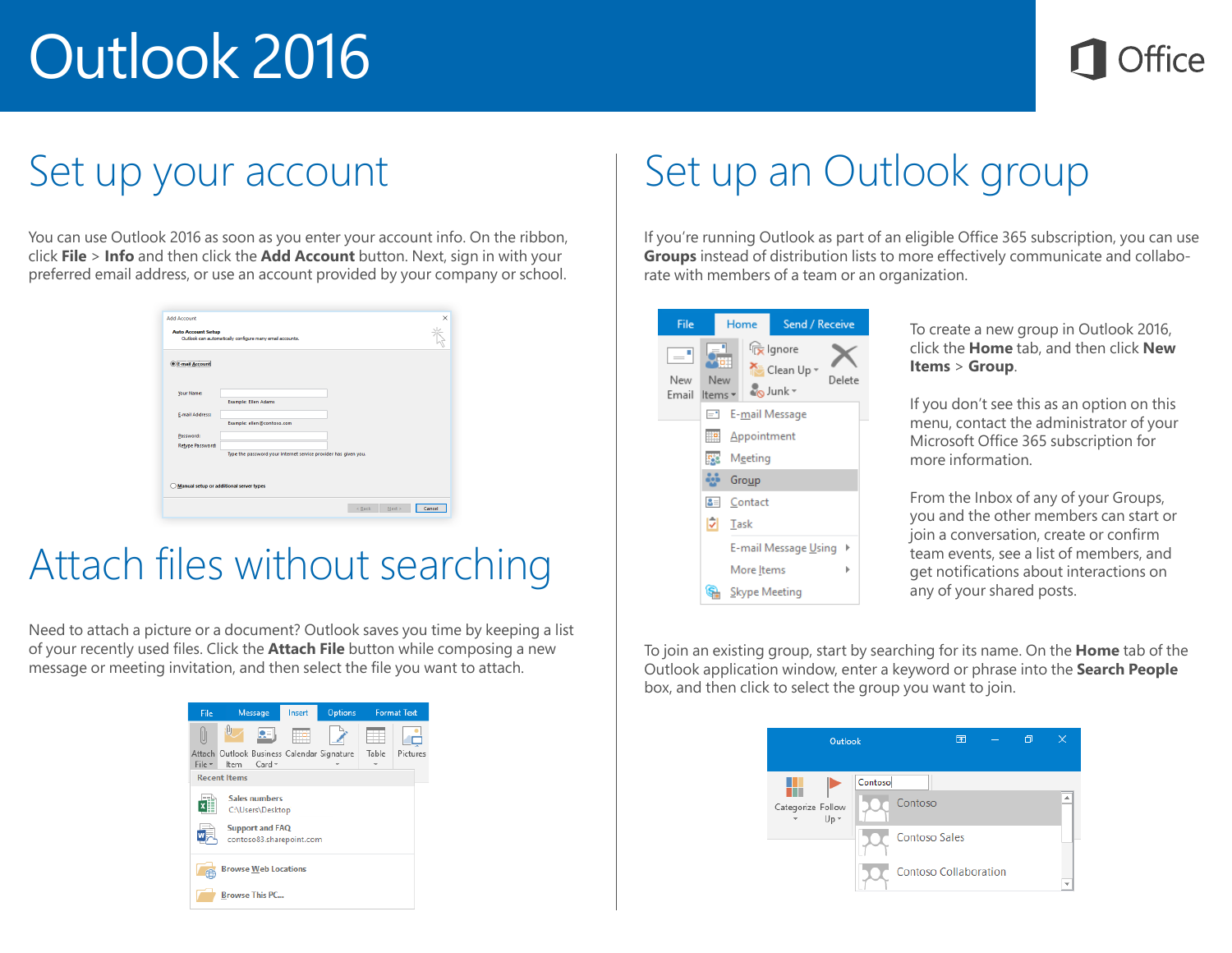

### Outlook is more than just email

Easily switch between Mail, Calendar, People, and more.